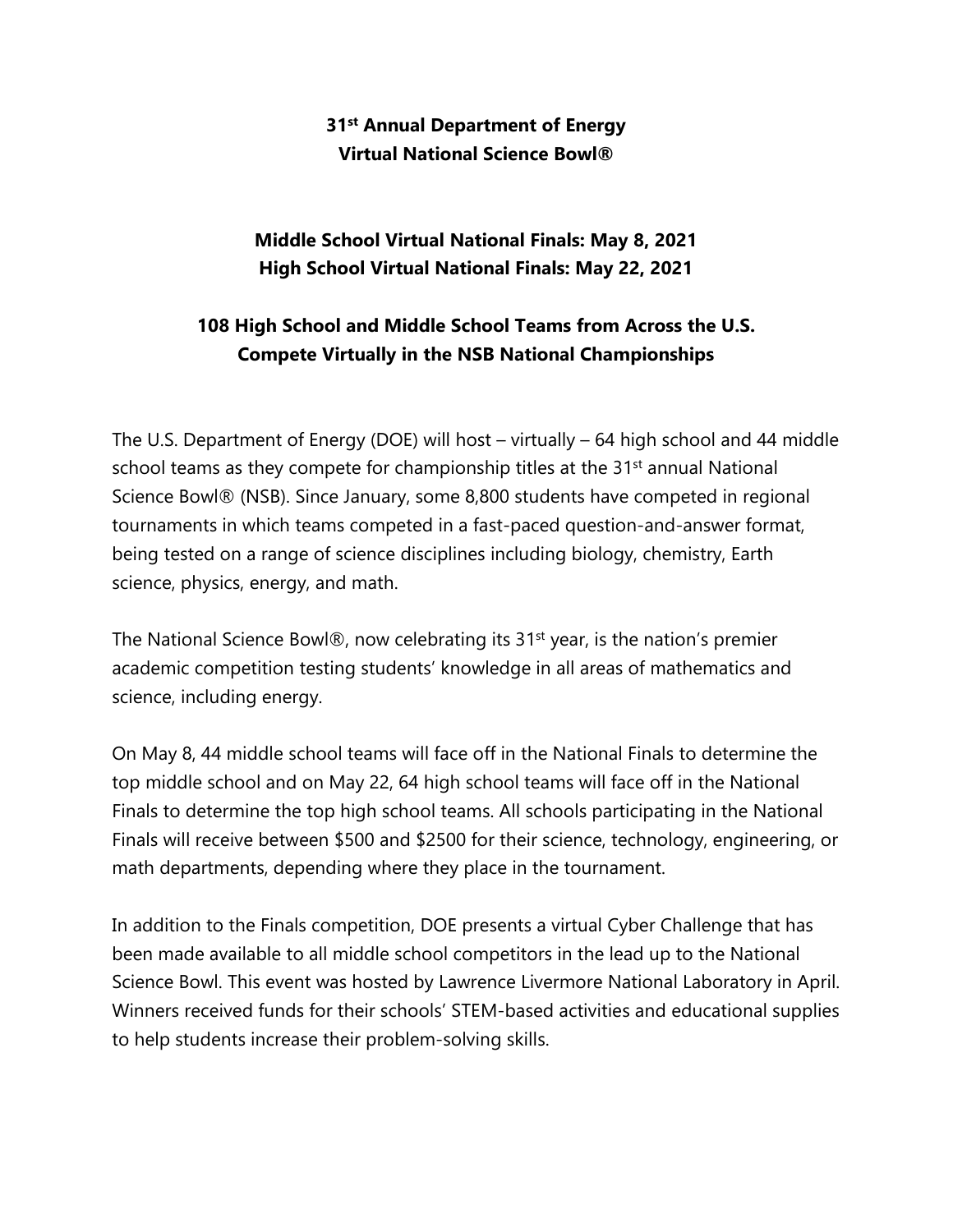DOE created the National Science Bowl® in 1991 to encourage students to excel in mathematics and science and to pursue careers in these fields. More than 325,000 students have participated in the National Science Bowl® since its creation. Students may sign up to compete in next year's National Science Bowl® competition beginning in October.

The U.S. Department of Energy's Office of Science manages the National Science Bowl®, and sponsors the National Science Bowl® finals competition. Additional information about the teams and the National Science Bowl® is available at: [http://science.energy.gov/wdts/nsb/.](http://science.energy.gov/wdts/nsb/)

The 2021 National Science Bowl® middle school and high school finalists are:

### **Alabama**

Bob Jones High School, Madison, Ala.

Alabama School of Fine Arts (Middle School), Birmingham, Ala.

## **Alaska**

Career and Technical Education High School, Wasilla, Alaska

## **Arizona**

BASIS Peoria (High School), Peoria, Ariz.

#### **Arkansas**

Lisa Academy (Middle School), Little Rock, Ark. Bentonville High School, Bentonville, Ark.

## **California**

Carmel Valley Middle School, San Diego, Calif. Clovis North High School, Fresno, Calif. Dougherty Valley High School, San Ramon, Calif. Harvard Westlake Middle School, Los Angeles, Calif.

Lynbrook High School, San Jose, Calif. Miller Middle School, San Jose, Calif. Mira Loma High School, Sacramento, Calif. North Hollywood Senior High School, North Hollywood, Calif. Stockdale High School, Bakersfield, Calif.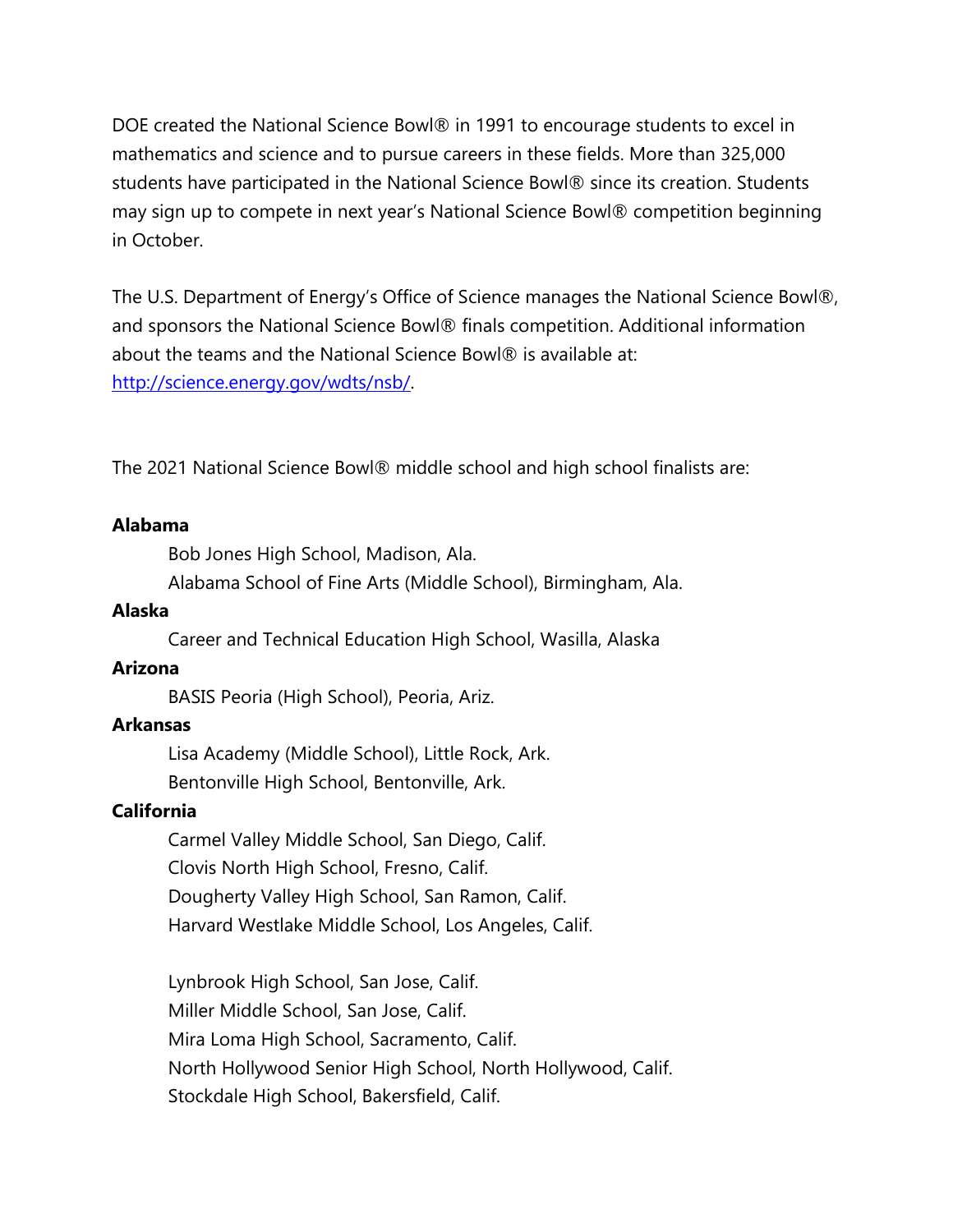University High School, Irvine, Calif. University Preparatory (Middle School), Redding, Calif. University Preparatory (High School), Redding, Calif. Winston Churchill Middle School, Carmichael, Calif.

## **Colorado**

Fossil Ridge High School, Fort Collins, Colo. Preston Middle School, Fort Collins. Colo.

## **Connecticut**

Amity Regional High School, Woodbridge, Conn. Hopkins School (Middle School), New Haven, Conn.

## **Florida**

Abraham Lincoln Middle School, Gainesville, Fla. Cypress Bay High School, Weston, Fla. Eastside High School, Gainesville, Fla.

### **Georgia**

Lakeside High School, Evans, Ga. Stallings Island Middle School, Martinez, Ga. Walton High School, Marietta, Ga.

## **Hawaii**

'Iolani School (High School), Honolulu, Hawaii

### **Idaho**

Boise High School, Boise, Idaho Madison Senior High School, Rexburg, Idaho Vera C. O'Leary Middle School, Twin Falls, Idaho

### **Illinois**

Bednarcik Junior High School, Aurora, Ill. Naperville North High School, Naperville, Ill.

### **Indiana**

Carmel High School, Carmel, Ind. Sycamore Middle School, Indianapolis, Ind.

#### **Iowa**

Ames Middle School, Ames, Iowa Ames High School, Ames, Iowa

#### **Kansas**

Blue Valley West HIgh School, Overland Park, Kan.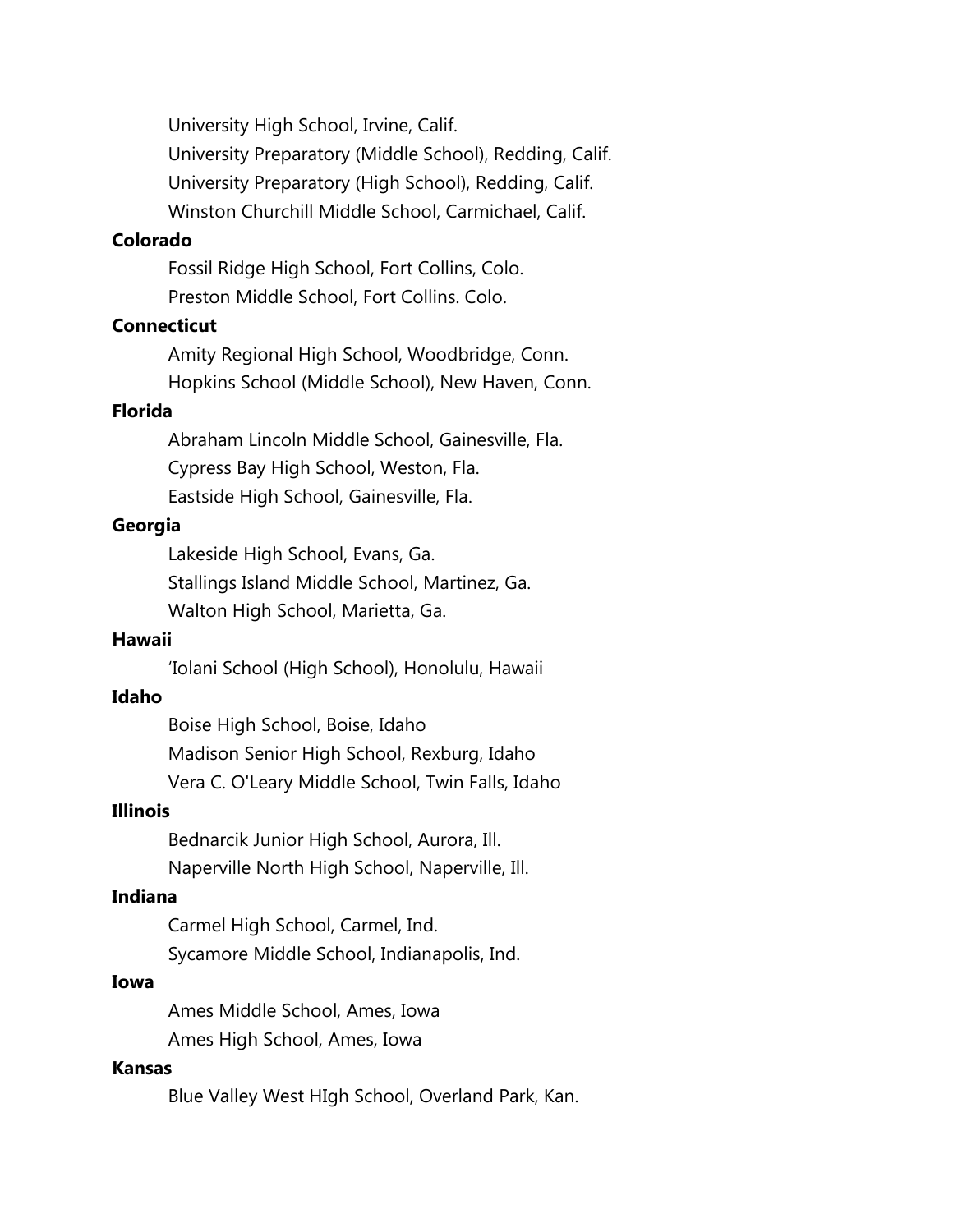Pleasant Ridge Middle School, Overland Park, Kan.

### **Kentucky**

duPont Manual High School, Louisville, Ky.

Murray Middle School, Murray, Ky.

Paducah Tilghman High School, Paducah, Ky.

## **Louisiana**

Baton Rouge Magnet High School, Baton Rouge, La.

### **Maine**

Falmouth High School, Falmouth, Maine

#### **Maryland**

Montgomery Blair High School, Silver Spring, Md. Robert Frost Middle School, Rockville, Md.

#### **Massachusetts**

Jonas Clarke Middle School, Lexington, Mass.

Lexington High School, Lexington, Mass.

#### **Michigan**

Troy High School, Troy, Mich.

#### **Minnesota**

Wayzata Central Middle School, Plymouth, Minn. Wayzata High School, Plymouth, Minn.

## **Mississippi**

Oxford High School, Oxford, Miss.

Tupelo Middle School, Tupelo, Miss.

### **Missouri**

Crestview Middle School, Ellisville, Mo. Ladue Horton Watkins High School, St. Louis, Mo.

### **Montana**

Belgrade Middle School, Belgrade, Mont. Capital High School, Helena, Mont.

#### **Nebraska**

Brownell Talbot College Preparatory School, Omaha, Neb. Marilyn Moore Middle School, Lincoln, Neb.

### **Nevada**

The Davidson Academy of Nevada (Middle School), Reno, Nev.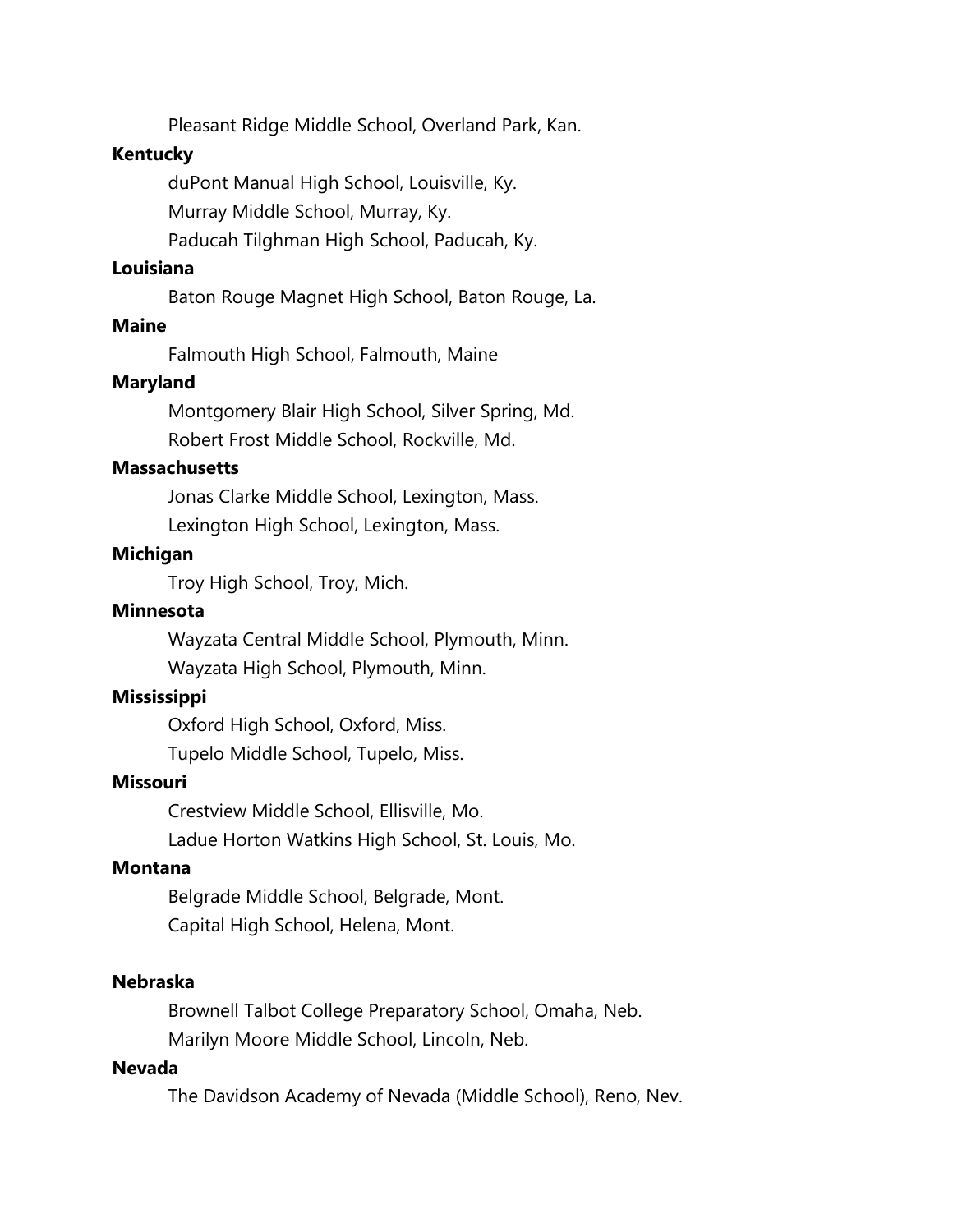The Davidson Academy of Nevada (High School), Reno, Nev.

## **New Jersey**

Princeton Charter School (Middle School), Princeton, N.J. West Windsor-Plainsboro High School North, Plainsboro, N.J.

## **New Mexico**

La Cueva High School, Albuquerque, N.M. Los Alamos Middle School, Los Alamos, N.M.

## **New York**

Bethlehem Central Senior High School, Delmar, N.Y. Great Neck South Middle School, Great Neck, N.Y. Great Neck South High School, Great Neck, N.Y. Hunter College High School, New York, N.Y. Stuyvesant High School, New York, N.Y. Twelve Corners Middle School, Rochester, N.Y. Van Antwerp Middle School, Schenectady, N.Y.

## **North Carolina**

Davis Drive Middle School, Cary, N.C.

North Carolina School of Science and Math (High School), Durham, N.C.

## **North Dakota**

Century High School, Bismarck, N.D.

## **Ohio**

Wheelersburg High School, Wheelersburg, Ohio

## **Oklahoma**

Oklahoma School of Science and Mathematics (High School), Oklahoma City, Okla.

Sequoyah Middle School, Edmond, Okla.

## **Oregon**

Westview High School, Portland, Ore.

## **Pennsylvania**

North Allegheny Cyber Academy (Middle School), Pittsburgh, Pa.

Franklin Regional Senior High School, Murrysville, Pa.

## **Puerto Rico**

Colegio Católico Notre Dame (Middle School), Caguas, P.R. Southwestern Educational Society (High School), Mayaguez, P.R.

## **South Dakota**